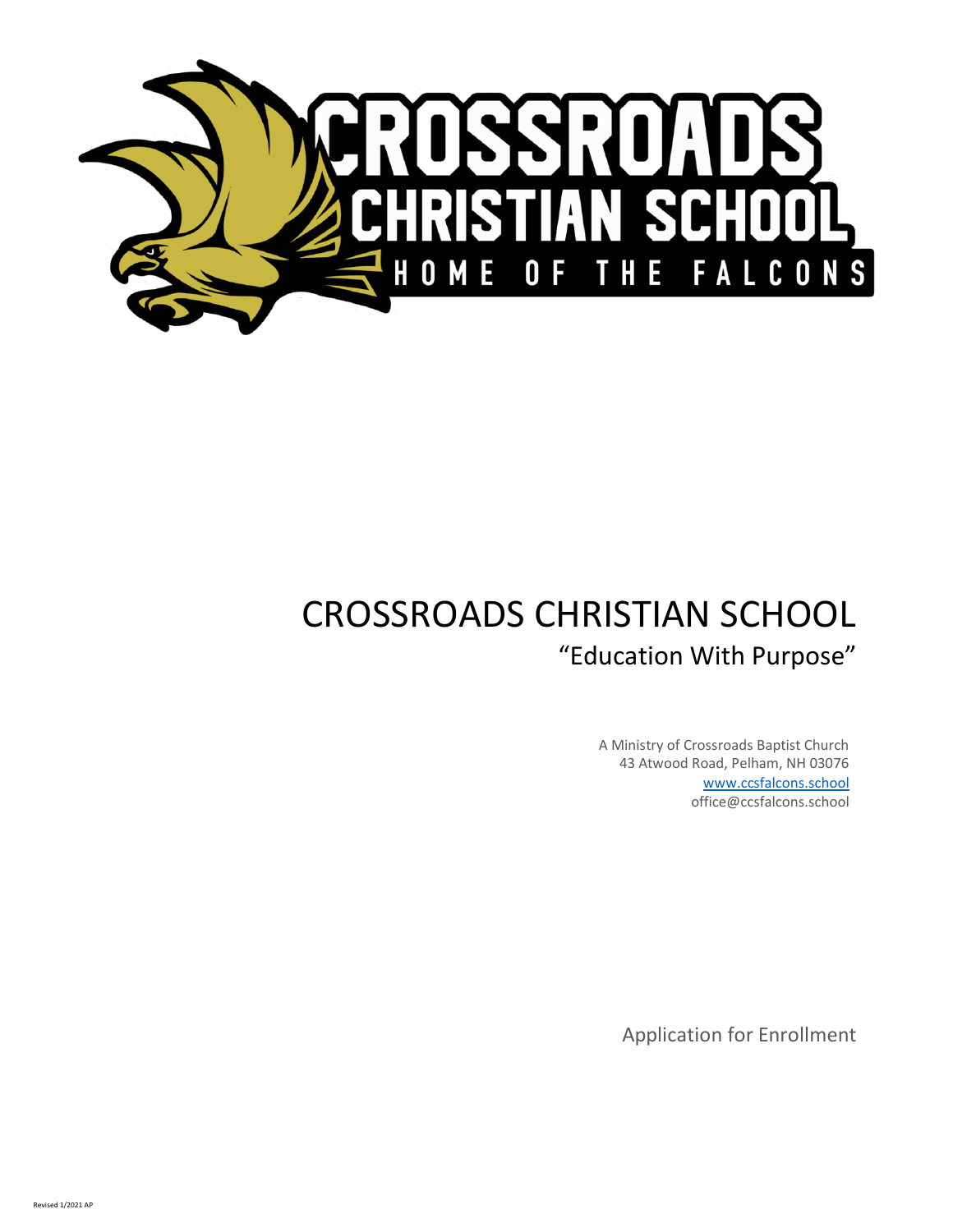## **Admission Procedures and Policies**

- Students entering:
	- $\circ$  K3 must be two years, nine months old by September 30<sup>th</sup> and fully toilet trained
	- $\circ$  K4 must be four years old by September 30<sup>th</sup>
	- $\circ$  K5 must be five years old by September 30<sup>th</sup>
	- $\circ$  First grade must be six years old by before September 30<sup>th</sup>
- All students must present a completed, up-to-date certificate of immunization to the school office before they can attend classes.
- Students who are presently enrolled at CCS will be given a chance to re-enroll each year before new students are accepted.
- After re-enrollment, there will be a one-week period for Crossroads Baptist Church members to enroll, assuming there are vacancies.
- Immediately following the one-week enrollment period for CBC members, enrollment opportunities will be open to the public, all things being equal, in order of the date of receipt of application.
- Waiting lists will be considered as follows: 1) Families with additional children, 2) Crossroads Baptist Church members, 3) All others on a first-come basis.
- All new students in grades one through twelve will be expected to provide recent standardized test scores.
- Parents are to provide the school office with a completed application together with the registration, fees, and recent achievement test and report card if applicable.
- All students are accepted on probation for a period of six weeks.
- The school will schedule an interview if the application is accepted.
- CCS has an open admission policy, and no discrimination is permitted against any student by virtue of sex or race.

## **Statement of Faith**

Crossroads Christian School holds to the Statement of Faith of Crossroads Baptist Church:

- We believe in the verbal inspiration and authority of the Scriptures. We believe that the Bible reveals God, the fall of man, the way of salvation, and God's plan and purpose in the ages.
- We believe in God the Father, God the Son, and God the Holy Spirit.
- We believe that salvation is "by grace", plus nothing and minus nothing. The conditions of salvation are repentance and faith.
- We believe that men are justified by faith alone and are accounted righteous, before God, only through the merit of our Lord and Savior, Jesus Christ.
- We believe in the visible, personal, and pre-millennial return of Jesus Christ.

## **School Objectives**

- Discipleship: following Christ, regardless of the cost; this includes being involved in the practice of practical Christian living. (Luke 9:23)
- Academic Excellence and Above-Average Achievement: "Striving for masteries." (I Corinthians 9:25)
- Constant Continuance of Learning: Learning is a lifetime habit. "Study to show thyself approved unto God, a workman that needs not to be ashamed." (II Timothy 2:15)
- To teach that the Lord Jesus Christ is the Son of God, His death and resurrection provide forgiveness of sin and a new life through faith in Him.
- To teach that the Bible is the Word of God and help the student to appreciate and accept its practical use and importance.
- To teach the student the fundamentals of God's creation, including language arts, geography, mathematics, history, science, fine arts, health, and Bible from a Christ-centered viewpoint, so that he will develop to the Glory of God spiritually, socially, mentally, and physically, *not in his natural energy* but through *new* life in Christ.
- To teach the student to have a victorious Christian life by following God in submission and obedience to His will as revealed in the Bible.
- To teach that progress in Christian living is dependent upon fellowship with the Lord Jesus Christ through feeding upon the Word of God, prayer, and service.
- To apply spiritual principles in the disciplining of students.
- To promote the application of Christian principles to daily life by placing the pupils in a Christian school environment.
- To teach the students to work independently and cooperatively.
- To teach students *how* to think and *how* to apply themselves.
- To teach students to take responsibility.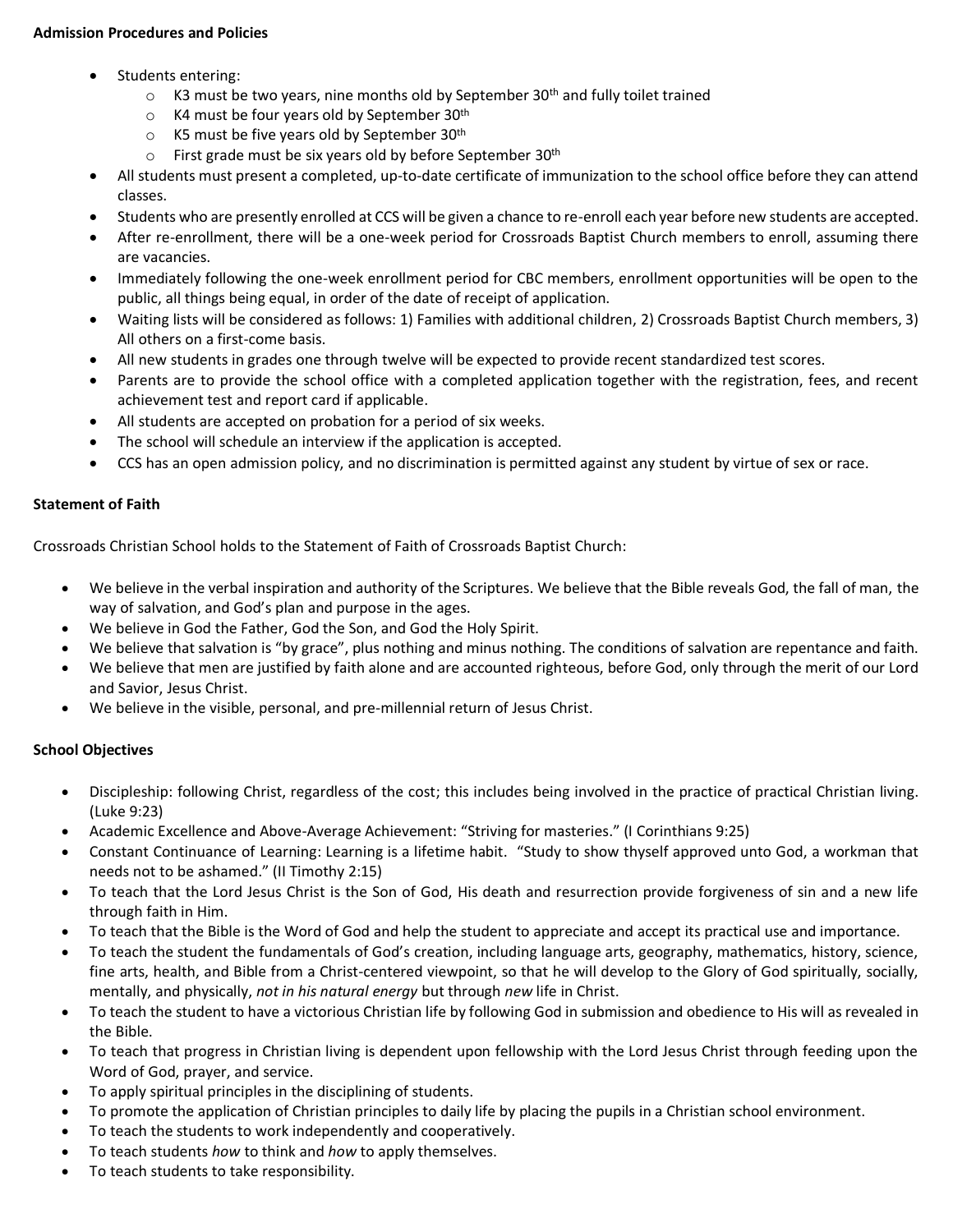| Are you a member? _________                                                                |                                                                                                                                 |  |  |  |  |
|--------------------------------------------------------------------------------------------|---------------------------------------------------------------------------------------------------------------------------------|--|--|--|--|
| Who recommended Crossroads Christian School to you?                                        |                                                                                                                                 |  |  |  |  |
| Why do you wish to send your child/children to Crossroads Christian School?                |                                                                                                                                 |  |  |  |  |
| Why do you wish to attend Crossroads Christian School? (student answer)                    |                                                                                                                                 |  |  |  |  |
| assume temporary care of your child if you cannot be reached:                              | List two local individuals other than the parents/guardians that can be reached quickly for emergency pick up purposes who will |  |  |  |  |
|                                                                                            |                                                                                                                                 |  |  |  |  |
|                                                                                            |                                                                                                                                 |  |  |  |  |
|                                                                                            |                                                                                                                                 |  |  |  |  |
|                                                                                            |                                                                                                                                 |  |  |  |  |
| (If this information should change at any time, I will promptly notify the school office.) |                                                                                                                                 |  |  |  |  |
|                                                                                            |                                                                                                                                 |  |  |  |  |
|                                                                                            |                                                                                                                                 |  |  |  |  |